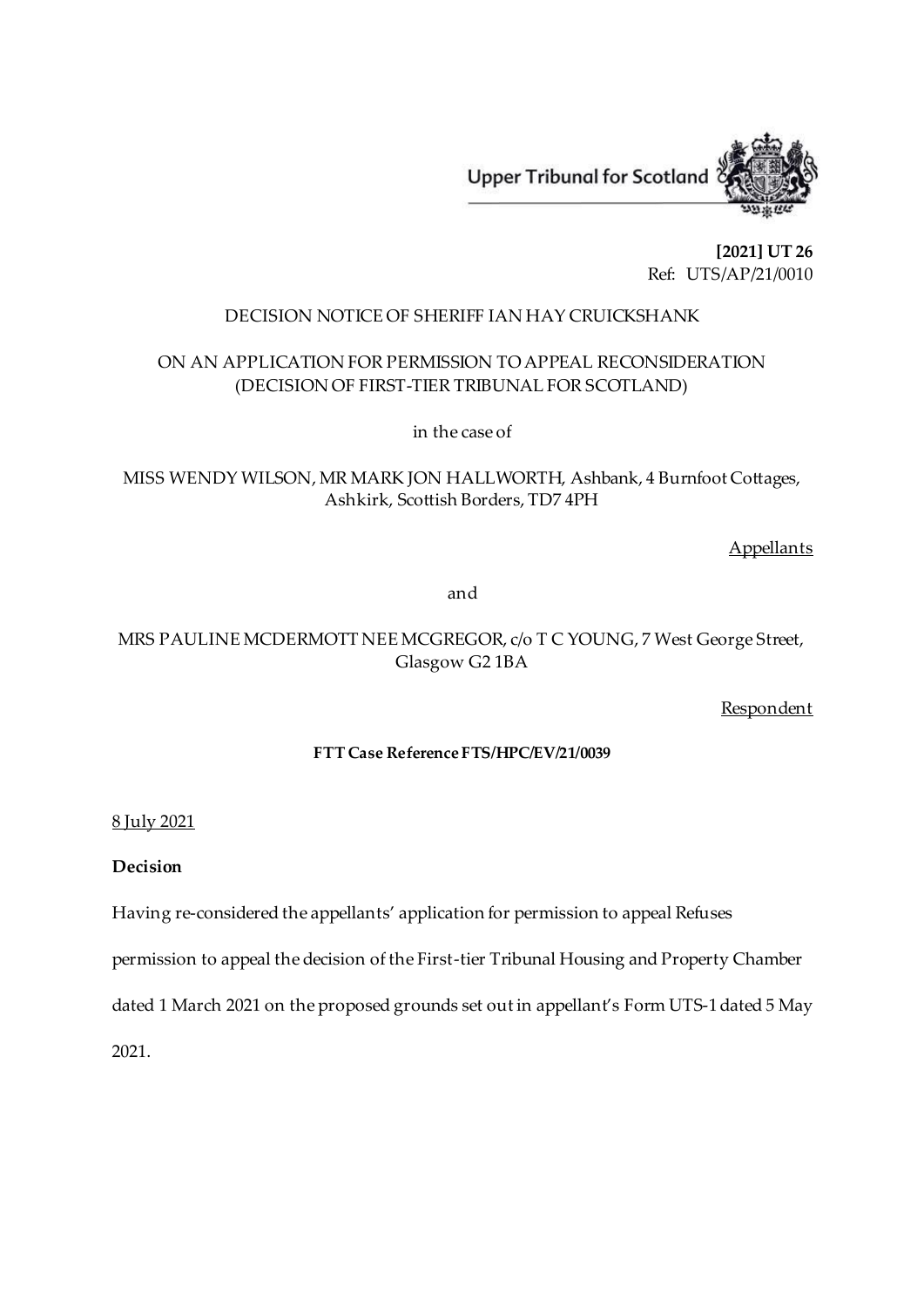#### **Introduction**

[1] Miss Wilson and Mr Hallworth ("the appellants") have sought permission to appeal a decision of the First-tier Tribunal Housing and Property Chamber ("the FtT") dated 1 March 2021. Leave to appeal has been refused by the FtT. Permission to appeal has also been refused by Upper Tribunal member Sheriff Ross dated 18 May 2021.

[2] The appellants have requested re-consideration of the decision of Sheriff Ross. The request is made under Rule 3(7) of the Upper Tribunal for Scotland (Rules of Procedure) Regulations 2016 (No 2016/232). Under Rule 3(8) such an application requires to be dealt with by a member of the Upper Tribunal different from the member who refused permission without a hearing.

[3] A hearing took place before me on 7 July 2021 and was conducted via the WebEx platform. On the day before the scheduled hearing the appellants emailed the Upper Tribunal advising that for health reasons they would not be attending. On this information being brought to my knowledge I asked further enquiry to be made as to whether the appellants were requesting a postponement of the Hearing or whether they were content for me to deal with matters per there written submissions and other lodged items. A brief email was received advising that the appellants were "content, under the circumstances, and to mitigate further stress" for the Hearing to proceed in their absence. I determined in all of the circumstances it was appropriate to do so. At the Hearing the respondent attended and was represented by her solicitor, Miss Donnelly.

#### **Grounds of appeal**

- [4] The grounds of appeal are stated as follows:
	- 1. Making findings in fact without a basis in the evidence;

2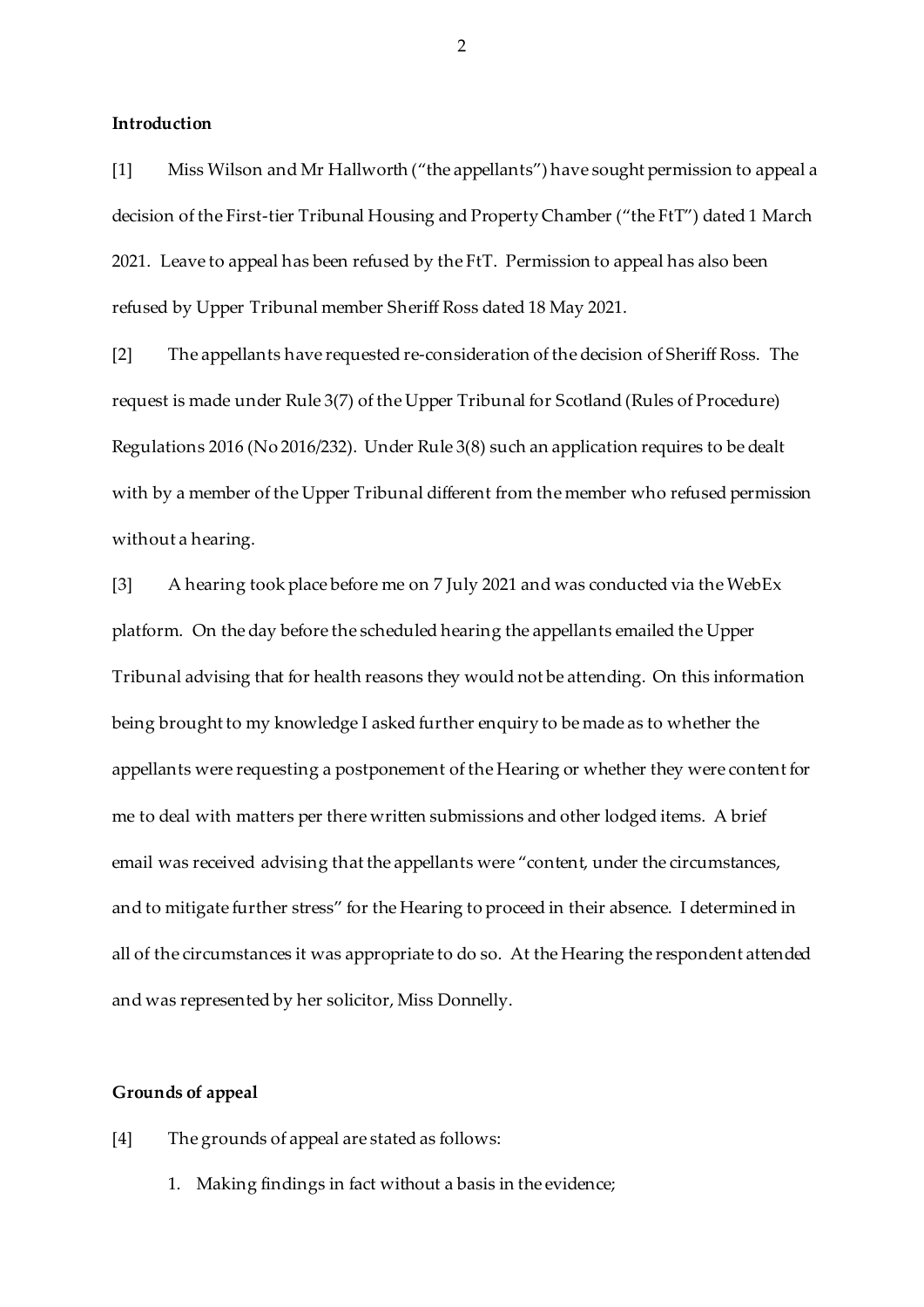- 2. Taking a wrong approach to the case by, for example, asking the wrong questions or taking account of manifestly irrelevant considerations, or by arriving at a decision that no reasonable tribunal can properly reach.
- [5] The appellant's application referred to their attached statement.

### **Discussion**

[6] The decision made by the FtT relates to granting repossession under Schedule 3, Part 1 of the Private Housing (Tenancies) (Scotland) Act 2016 on the ground under paragraph 4(1), namely that the landlord intends to live in the property. The FtT found the landlords intention to occupy the property as her only or principal home for at least 3 months, as required by paragraph 4(2), had been proved. The order for eviction was granted.

[7] The FtT considered evidence in the form of an affidavit from the respondent. It considered the written representations lodged by the appellants. The appellants also personally attended the Hearing and made further representations challenging the position outlined by the landlord. Ultimately, the FtT accepted evidence and representations made on behalf of the landlord. They concluded on the facts accepted by them that the eviction was reasonable.

[8] Following refusal to grant leave to appeal by the FtT the applicants lodged a written response outlining what they considered to have been unfair treatment of them during the Hearing. They considered the Hearing to have been biased and they had been treated unfairly. The terms of their written response is with the papers I have seen and is further summarised in the decision to refuse permission to appeal by Sheriff Ross. I will not repeat their response herein.

3